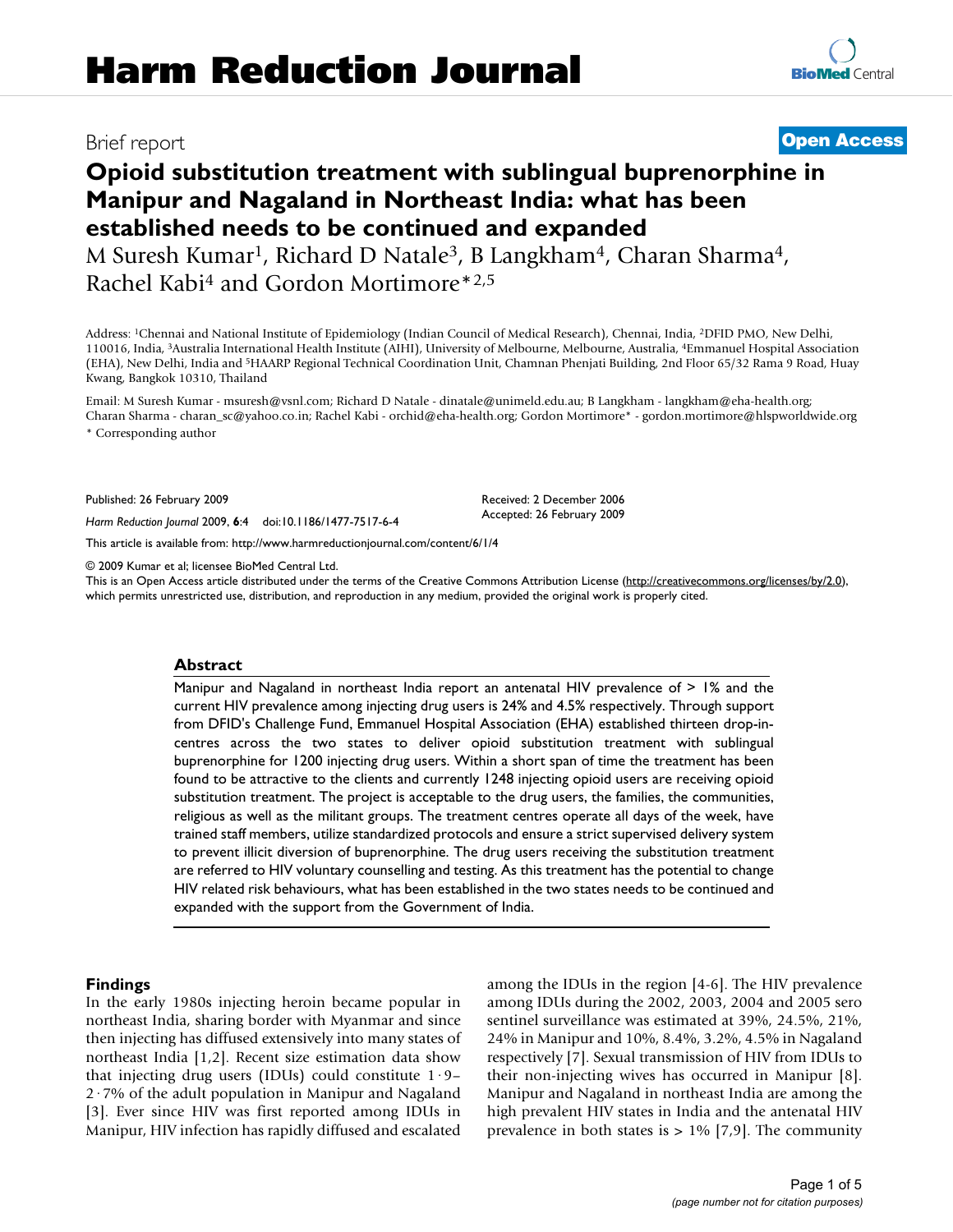outreach based interventions for IDUs have been established since early 1990s [10]. Harm reduction interventions have been advocated in the northeastern states to deal with the increasing HIV epidemic among IDUs and they have been driven by community based organizations run by former drug users [11-13]. The targeted interventions supported by the State AIDS Control Societies focus on community outreach based education; distribution of needles and syringes and condoms; and, referral for voluntary confidential, counselling and testing (VCCT). Methadone is not available in India for clinical use since the time it was taken off the Indian pharmacopoeia in 1982. Sublingual buprenorphine is licensed in India for treatment of opioid dependence by drug abuse treatment centres since 1999 [14]. Though an opioid substitution treatment (OST) with sublingual buprenorphine was established and operated in Imphal, Manipur by a non-Governmental organization (NGO) during 1999–2002 targeting about 250 IDUs, the lessons learnt from the project were not documented in detail.

It is evident from the rapid assessments carried out in Manipur that injecting drug users preferred OST [15]. Having understood the need from the drug using populations in the Northeastern States of India, the Emmanuel Hospital Association (EHA) of India successfully applied for a grant from the DFID Challenge Fund [16] in order to establish OST for opioid injectors in the states of Manipur and Nagaland. EHA identified NGOs working with drug users in Manipur ( $n = 7$ ) and Nagaland ( $n = 4$ ) to establish OST in nine drop-in-centres (DICs) in Manipur and four DICs in Nagaland to cover a target of 1200 IDUs. Five months after the initiation of the opioid substitution treatment, a mid-term evaluation was carried out by two external consultants during the month of October 2006. The methods of evaluation included personal visits to the DICs for observation, in-depth interviews with the staff of the DICs and focus group discussions (FGDs) with the clients attending the services as well as review of all relevant documentation.

In addition, two workshops were held in which the program managers presented the findings of the project based on a standardized format provided to them earlier. During the workshop, small group discussions were held with the various groups of program managers, health care workers and outreach workers in order to identify the challenges and possible future directions.

Table 1 describes some of the findings of the evaluation. In all the sites the number of drug users attending the services exceeded the targeted number. In-depth interviews indicate that within a few days of initiation of the treatment project, the treatment slots were filled. A total of 451 opioid users are on the waitlist as of 30<sup>th</sup> Sept 2006. The primary drugs of use in the drug users seeking substitution treatment in Manipur are: heroin (560/844; 66.4%); a combination of heroin and dextropropoxyphene (207/ 844; 24.5%) and dextropropoxyphene alone (77/844; 9.1%). In Nagaland, the primary drugs of use are: a combination of the adulterated heroin [brown sugar] and dextropropoxyphene (197/404; 48.8%), dextropropoxyphene alone (160/404; 39.6%), followed by brown sugar (47/404; 11.6%). The number of women drug users in treatment is low (102/1248; 8.2%) and only one of the thirteen DICs is targeting women drug users and their regular sex partners. A total of 446 opioid users (446/1353; 33%) in Manipur and 106 opioid users (106/ 537; 19.7%) in Nagaland dropped out after commencing treatment. The reasons for drop-out identified through FGDs are:

• Distance of the DICs from the residence of the drug users,

• Difficulty in follow-up due to either the wrong addresses provided by the drug users or the limited number of outreach staff in the projects.

The treatment is delivered through a protocol adapted from the guidelines developed by UNODC ROSA [17]. Doctors, either full time or part time are available in all the DICs. The average maintenance dose is 4–8 mg in 12 of the 13 DICs; in one centre in Nagaland, the average dose is 12 mg. All the thirteen DICs provide sublingual buprenorphine tablets strictly under supervision. The medicine is crushed and administered underneath the tongue by the health care worker and the patients are asked to stay on the premises for 15 minutes after administration of the drug. All DICs operate 7 days a week and the dispensing time is from morning until afternoon in eight DICs, whilst the remaining five operate from morning through to the evening. Six of the nine DICs in Manipur allow take home doses that are not exceeding three days save for in exceptional cases (e.g., visit to village to attend a death or marriage of a close relative); the take home doses are given to a family member.

The other services provided to all drug users in the DICs are: condoms, STI treatment, wound care and primary medical care. A total of 257 (257/844; 30.5%) and 16 (16/404; 4%) drug users on substitution treatment in Manipur and Nagaland respectively, were aware of their HIV status at the time of recruitment. Since initiating buprenorphine treatment, 260 drug users (260/844; 30.8%) in Manipur and 38 drug users (38/404; 9.4%) in Nagaland have been referred for VCCT. Of the drug users receiving treatment, 4.7% (59/1248) have been referred for Antiretroviral Treatment (ART). The other referrals that are offered to the drug users include: assessing liver func-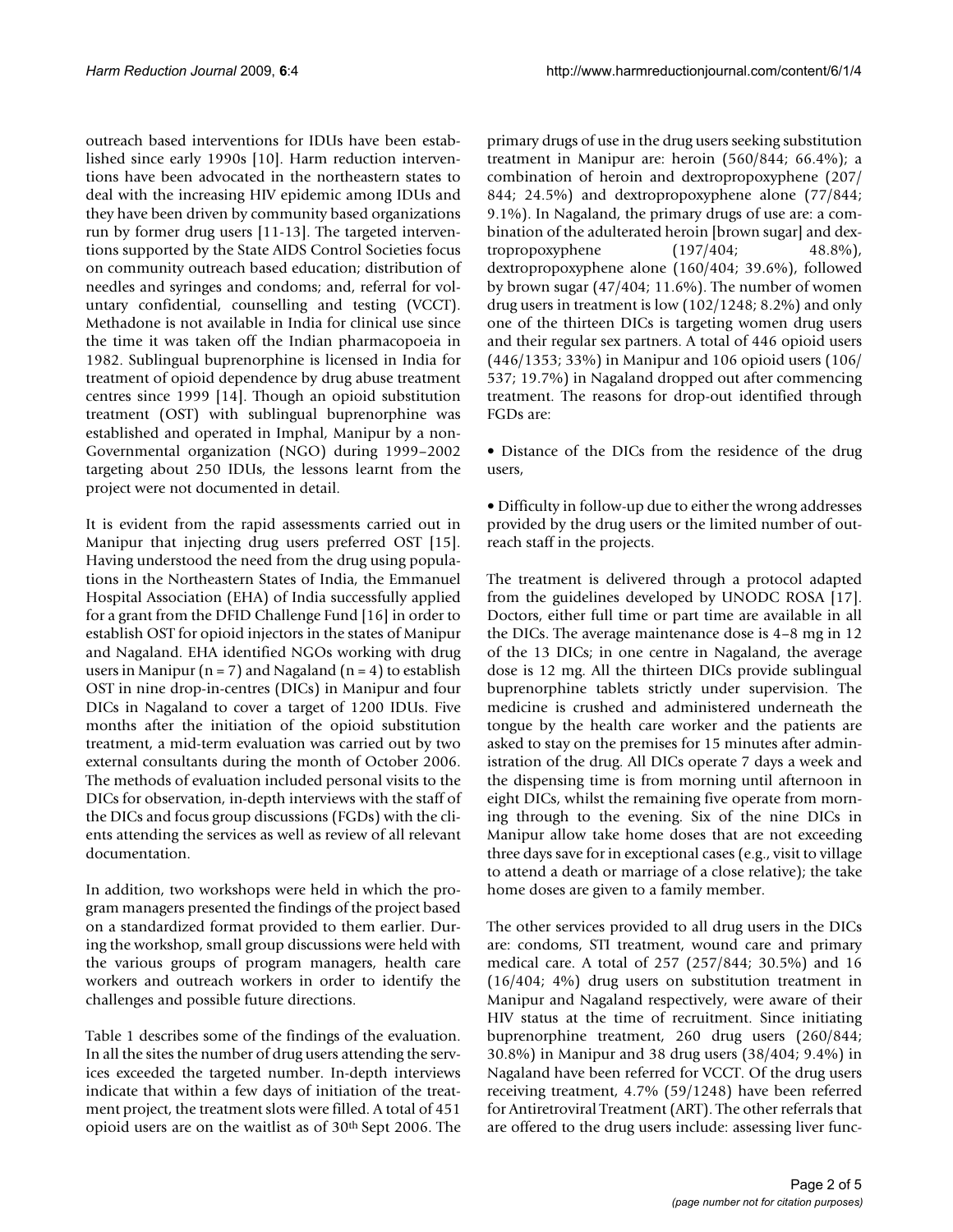| Name of<br><b>NGO</b>          |      | Target Waitlist | <b>Currently under</b><br>treatment |                       | Primary drug of use         |                                   |                 | <b>HIV testing and ART treatment</b> |                               |                              |
|--------------------------------|------|-----------------|-------------------------------------|-----------------------|-----------------------------|-----------------------------------|-----------------|--------------------------------------|-------------------------------|------------------------------|
|                                |      |                 | <b>Total</b>                        | <b>Females</b><br>(%) | Heroin or<br>brown<br>sugar | <b>Dextropr</b><br>opoxyphe<br>ne | Combinat<br>ion | <b>HIV</b><br>status<br>known        | <b>Ref for</b><br><b>VCCT</b> | <b>Ref for</b><br><b>ART</b> |
| Manipur                        |      |                 |                                     |                       |                             |                                   |                 |                                      |                               |                              |
| Care<br>Foundation<br>(Imphal) | 100  | 51              | 91                                  | 3(3.3%)               | 80 (87.9%)                  | 11(12.1%)                         | 0(0%)           | 49 (53.8%)                           | 56 (61.5%) <sup>‡</sup>       | 7(7.7%)                      |
| Care<br>Foundation<br>(Nambol) | 75   | 0               | 60                                  | 1(1.7%)               | 31(51.7%)                   | 25 (41.7%)                        | 4(6.7%)         | 9(15%)                               | 35 (58.3%)                    | 0(0%)                        |
| <b>DPU</b>                     | 75   | 25              | 94                                  | 3(3.2%)               | 63 (67%)                    | 0(0%)                             | 31 (33%)        | 24 (25.5%)                           | 24 (25.5%)                    | 2(2.1%)                      |
| MNP+                           | 100  | 150             | 102                                 | $0(0\%)$              | 80 (78.4%)                  | 7(68.6%)                          | 15 (14.7%)      | 65 (63.7%)                           | 32 (31.4%)                    | 9(8.8%)                      |
| Ramungo<br>Library             | 75   | 0               | 77                                  | $0(0\%)$              | 4(5.2%)                     | 4(5.2%)                           | 69 (89.6%)      | 6(7.8%)                              | 21(27.3%)                     | 2(2.6%)                      |
| SASO (East)                    | 100  | 30              | 100                                 | $0(0\%)$              | 61(61%)                     | 4(4%)                             | 35 (35%)        | 32 (32%)                             | 15 (15%)                      | 1(1%)                        |
| SASO<br>(West)                 | 100  | 27              | 100                                 | 2(2%)                 | 72 (72%)                    | 10 (10%)                          | 18 (18%)        | 26 (26%)                             | 19 (19%)                      | 6(6%)                        |
| Sahara                         | 100  | 0               | 110                                 | 7(6.4%)               | 101(91.8%)                  | 4(3.7%)                           | 5(4.5%)         | 44 (40%)                             | 35 (31.8%)                    | 23 ((20.9%)                  |
| SHALOM                         | 100  | 0               | 110                                 | 7(6.4%)               | 68 (61.8%)                  | 12 (10.9%)                        | 30 (27.3%)      | 2(1.8%)                              | 23 (20.9%)                    | 9(8.2%)                      |
| Manipur<br><b>Total</b>        | 825  | 283             | 844                                 | 23 (2.7%)             | 560<br>(66.4%)              | 77 (9.1%)                         | 207<br>(24.5%)  | 257<br>(30.5%)                       | 260<br>(30.8%)                | 59 (7%)                      |
| Nagaland                       |      |                 |                                     |                       |                             |                                   |                 |                                      |                               |                              |
| Bethesda<br>(IDU)              | 100  | 168             | $ $  4                              | $0(0\%)$              | $0(0\%)$                    | 1(0.9%)                           | 113<br>(99.1%)  | 3(2.6%)                              | 15(13.2%)                     | 0(0%)                        |
| Bethesda<br>(IDUSW)            | 100  | 0               | 106                                 | 79 (73.1%)            | 16(15.1%)                   | 12 (11.3%)                        | 78 (73.6%)      | 13(12.3%)                            | 12 (11.3%)                    | 0(0%)                        |
| Bethesda-<br>Pfutsero          | 75   | 0               | 60                                  | 0(0%)                 | 0(0%)                       | 54 (90%)                          | 6(10%)          | $0(0\%)$                             | $0(0\%)$                      | 0(0%)                        |
| Kripa<br>Foundation            | 100  | 0               | 124                                 | 0(0%)                 | 31(25%)                     | 93 (75%)                          | 0(0%)           | $0(0\%)$                             | 11(8.9%)                      | 0(0%)                        |
| Nagaland<br><b>Total</b>       | 375  | 168             | 404                                 | 79 (19.6%)            | 47 (11.6%)                  | 160<br>(39.6%)                    | 197<br>(48.8%)  | 16(4%)                               | 38 (9.4%)                     | 0(0%)                        |
| Grand<br><b>Total</b>          | 1200 | 451             | 1248                                | 102 (8.2%)            | 607<br>(48.6%)              | 237 (19%)                         | 404<br>(32.4%)  | 273<br>(21.9%)                       | 298<br>(23.9%)                | 59 (4.7%)                    |

#### **Table 1: Opioid users under treatment with sublingual buprenorphine in the northeastern states of Manipur and Nagaland, India**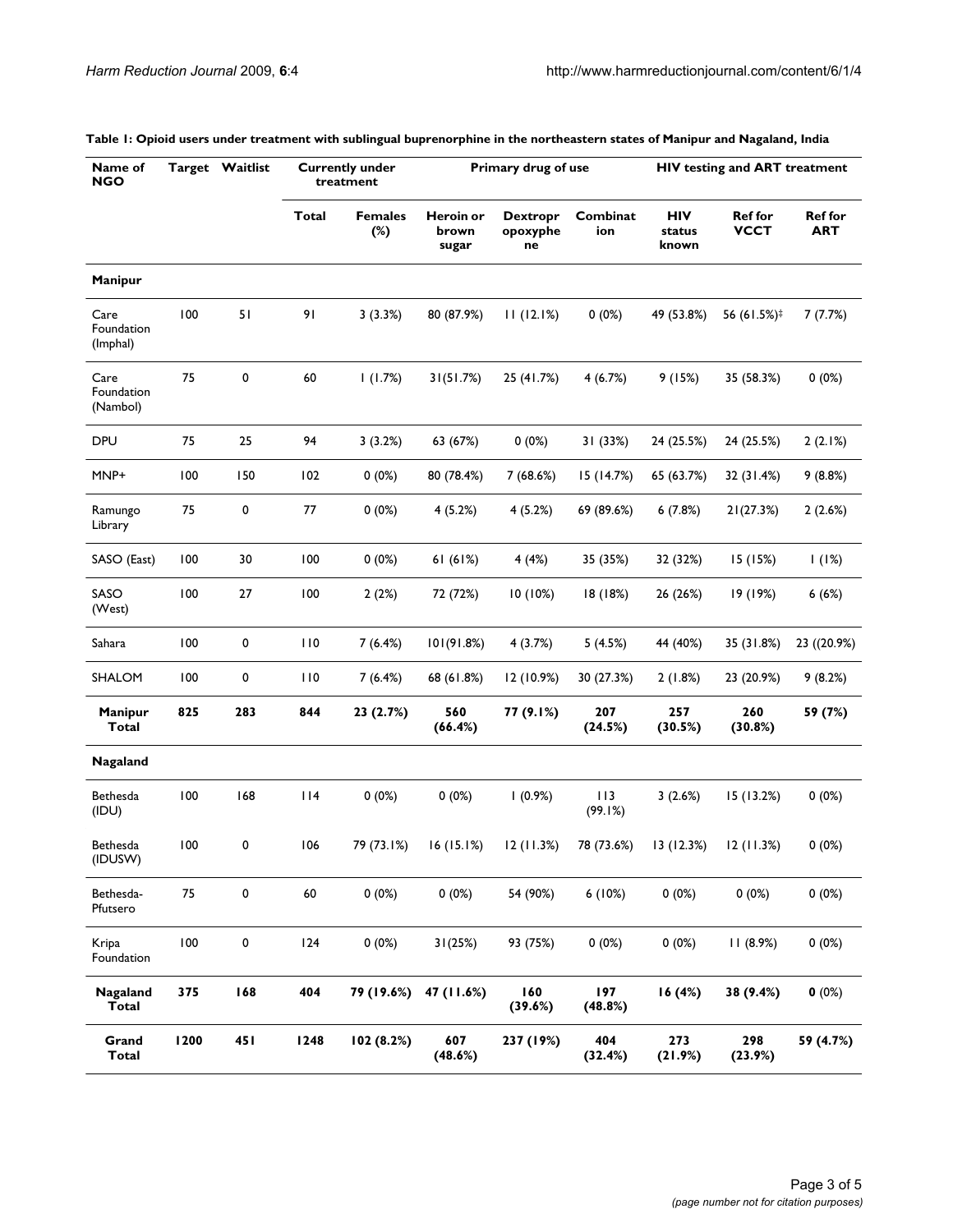tion tests, STI treatment and TB treatment. A total of 109 drug users (109/1248; 8.7%) have been referred for abstinence oriented treatment.

The majority of staff members (96/110; 87.2%) are trained in OST. All the treatment centres have facilitated the formation of support groups and many of the regular clients serve as peer volunteers and help with patient education, DIC maintenance and cleanliness of the surroundings. All the DICs have carried out advocacy with the community, particularly the neighborhood; two DICs in Nagaland and one DIC in Manipur have advocated with underground militants and obtained support from them to carry out the project without any interference. Two DICs each in Manipur and Nagaland have carried out advocacy with the police. Three DICs have advocated with policy makers and health professionals.

Within a short span of time, all DICs have recruited opioid users without the active help of the outreach workers and inducted them into OST. The treatment is attractive to clients as indicated by the wait-list in all of the DICs. OST is acceptable to all stakeholders – drug users, families of drug users, religious leaders, law enforcement and the underground militants, and this a key factor for enabling the DICs to operate without a hitch in all the places. The trained staff members, utilization of standardized protocols by the medical doctors and the help of the peer volunteers facilitate a good process for the delivery of OST. A strict supervised delivery system ensures that there is no illicit diversion of the drug. While on OST, the drug users are able to utilize HIV voluntary counselling and testing services. The data on behavioural changes is being collected and will be analysed at the end of a year following the establishment of OST. The project must address issues relating to retention and the further improvement of retention rates. Retention rates can be improved by providing improved access to transportation, encouraging the drug-users to provide correct personal information and by increasing the number of outreach workers in each DIC to do follow-up work.

The primary concern expressed by the drug users and the staff members is the issue of sustainability. Given that the project is attractive, acceptable and capable of providing a range of prevention and care services for the drug users while on OST, it is vital that there be a continuity of the services that have been established. While the National AIDS Control Organization (NACO) in India is contemplating scaling up prevention and care services for IDUs in the next phase of programme implementation, lessons learnt from the OST projects in the two states is of immense value. The projects have demonstrated that community based organizations can establish OST that can serve the drug users in user-friendly settings that can

offer a continuum of prevention and care services through effective linkages and referrals to existing health services. What is required is policy advocacy to ensure that the drug users have access to the drugs like buprenorphine, an essential drug listed by the WHO [18], with less adverse effects [19] and that can potentially change HIV-related behaviours, reduce crime and improve quality of life [20- 25]. As a first step in this advocacy process, the findings of this evaluation were reported to the joint meeting of the NACO and the partner NGOs working with IDUs in India with funding support from DFID held on the November 17–18, 2006 at New Delhi. What has been established needs to be continued as well as expanded in future.

#### **Abbreviations**

AIDS: Acquired Immune Deficiency Syndrome; ART: Antiretroviral Treatment; DFID: Department for International Development; DIC: Drop-in-centre; EHA: Emmanuel Hospital Association; FGD: Focus group discussion; HIV: Human immunodeficiency virus; IDU: Injecting drug user; NACO: National AIDS Control Organization; NGO: Non-governmental organization; OST: Opioid substitution treatment; STI: Sexually transmitted infections; TB: Tuberculosis; UNODC ROSA: United Nations Office on Drugs and Crime Regional Office for South Asia; VCCT: Voluntary confidential counselling and testing; WHO: World Health Organization.

### **Competing interests**

The authors declare that they have no competing interests.

#### **Authors' contributions**

The evaluation of the treatment centres in Manipur and Nagaland were carried out by MSK and RDN respectively. MSK drafted the manuscript and incorporated all suggestions from the coauthors. All coauthors made significant contributions to the interpretation of the data and drafting of the manuscript, and they all approved the version submitted.

#### **Acknowledgements**

We acknowledge the contribution of Ms. Tushi Memla in data collection and analysis. We sincerely thank all the participants in the evaluation as well the staff of the different NGO partners.

#### **References**

- 1. Ray R: **The Extent, Patterns and Trends of Drug Abuse in India – National Survey. Ministry of Social Justice and Empowerment, Government of India, United Nations Office on Drugs and Crime, Regional Office for South Asia and UNAIDS. New Delhi, India.** 2004 [\[http://www.unodc.org/india/](http://www.unodc.org/india/national_Survey.html) national Survey.html].
- 2. United Nations Office on Drugs and Crime Regional Office for South Asia: **Drug Use in the Northeastern States of India. United Nations Office on Drugs and Crime Regional Office for South Asia and Ministry of Social Justice and Empowerment, Government of India. New Delhi, India.** [\[http://](http://www.unodc.org/india/drug_use_in_ne.html) [www.unodc.org/india/drug\\_use\\_in\\_ne.html\]](http://www.unodc.org/india/drug_use_in_ne.html).